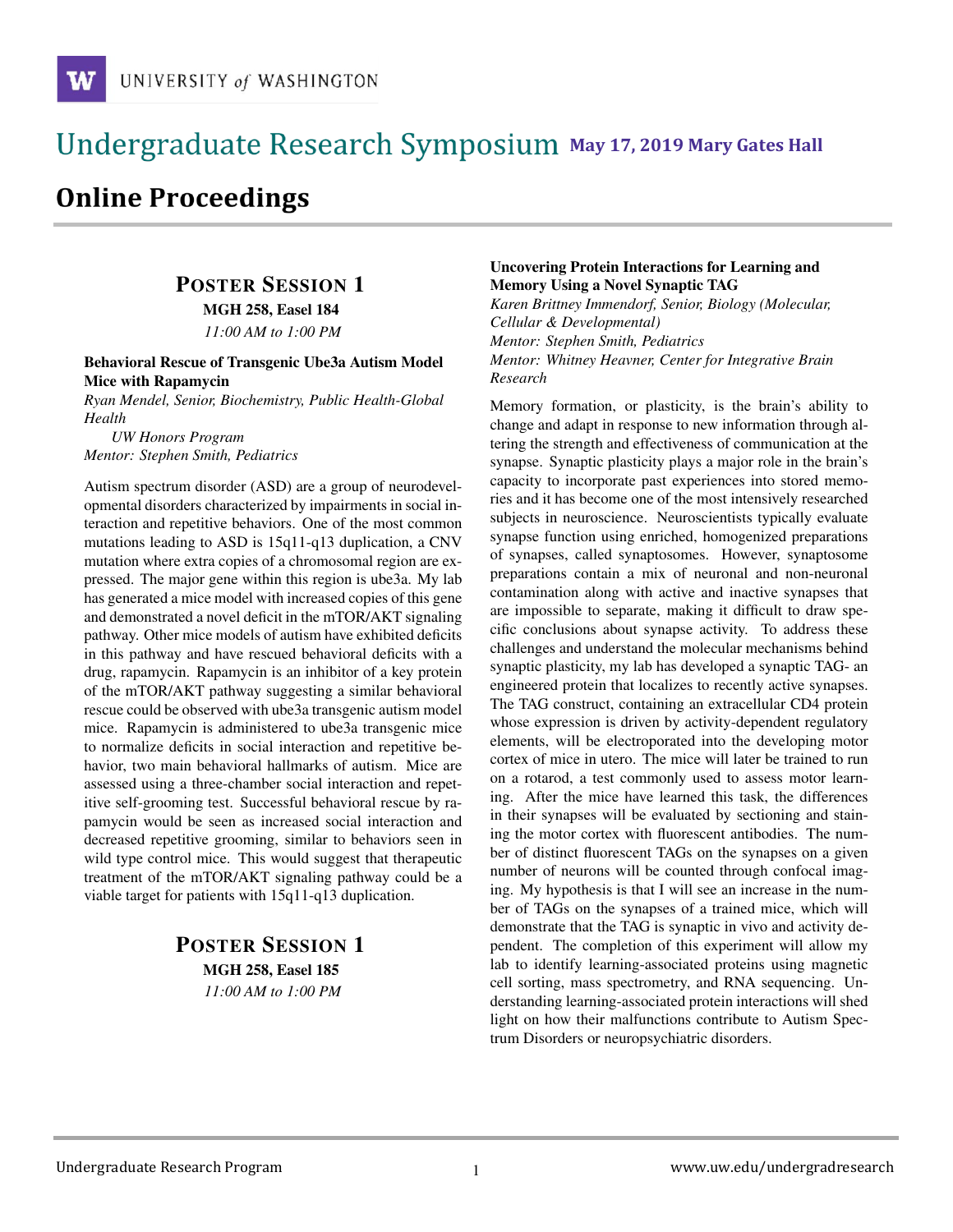### SESSION 1J

### UNDERSTANDING OUR WORLD: DATA-BASED APPROACHES

*Session Moderator: Walter Andrews, Near Eastern Languages and Civilization*

MGH 251

*12:30 PM to 2:15 PM*

\* Note: Titles in order of presentation.

#### Torn In Transition: the Decolonization of New Caledonia

*Ethan Thomas Walkley, Senior, French, Human Centered Design & Engineering UW Honors Program Mentor: Maya Smith, French and Italian Studies*

New Caledonia is a French collectivity in the South Pacific that transitioned from colony to territory in the 1940's, like many other former French colonial holdings. However, unlike other overseas territories of France, New Caledonia has been on an unofficial transition towards decolonization that began in 1998 with the Nouméa accords, stipulating a vote to take place in twenty years that would decide whether or not the islands would remain French. Despite a slim loss for independence when this long-awaited vote took place last year in November 2018, future referendums to challenge this decision are on the horizon. The objective of this research is thus to understand why the situation in New Caledonia is so different from that of other French territories. In particular, how do contemporary issues in the archipelago and the question of race complicate the decolonization process? To effectively answer this question, this study will analyze academic literature comprising subjects on foundational postcolonial theory, New Caledonian history, and race in the French–controlled South Pacific. Peculiarities of New Caledonia include its relatively late colonization compared to other French territories and the fact that the native society residing on the island continues to hold a strong presence. These factors along with a turbulent past may explain in part why New Caledonia finds itself in a slow process of decolonization. However, rich mineral reserves and the rise of neocolonialism may also complicate this event. Ultimately, this research hopes to bring a better understanding of New Caledonia to a wider public while serving as a foundation for continuing conversations around neocolonialism and efforts to combat it in the French territories and elsewhere.

> POSTER SESSION 2 MGH 241, Easel 138 *1:00 PM to 2:30 PM*

#### Phased Array Wireless Power Optimization on a Planar Array of Coupled Resonators

*Usman M. (Usman) Khan, Sophomore, Electrical Engineering Mentor: Joshua Smith, Computer Science & Engineering, Electrical Engineering*

Wireless power transfer has many applications, from powering biomedical implants to wireless sensors. For more practical use, however, several challenges must be overcome, such as a lack of efficiency and power leakage to other nearby electronics. These issues become especially difficult to tackle with a moving receiver. To combat these problems, an array of magnetically coupled coils was designed. Previous work has shown the capabilities of this system when one coil of the array is supplied with power. In this work, I explore the possible benefits of having two coils in the array driven with power instead, studying the interaction between the different coils. By adjusting parameters such as the phase relationship between the two transmitters' signals, we aim to optimize power delivery to specific targets and simultaneously minimize leakage to other areas. I tested different configurations of the system in a series of experiments and analyzed measured data to determine which setup is most favorable. Afterwards, I evaluated the efficiency of the configuration compared to the previous single-transmitter case. This provides better insight into how the coils in the array magnetically interact with one another, which will inform future design decisions. It can also eventually lead to better solutions for delivering high power to selected targets within a given space. This can create flexible, efficient, and safe wirelessly charged electronic implants for a variety of biomedical applications, enabling further research in the field and the development of novel solutions.

### SESSION 2C

# ASSESSING THE SOURCES: WOMEN, IDENTITY, AND PRACTICES OF

### EMPIRE

*Session Moderator: Mira Green, History* MGH 231

*3:30 PM to 5:15 PM* \* Note: Titles in order of presentation.

#### Cultural Amnesia: Decolonization of Indochina and the Vietnamese Diaspora

*Kimberly Meilin Yee, Junior, French Mentor: Maya Smith, French and Italian Studies*

Twenty-seven years ago, the movie Indochina debuted and brought up interesting questions about the direction and future of France's colonies. Almost three decades later, the continuing presence of France's colonies and influx of immi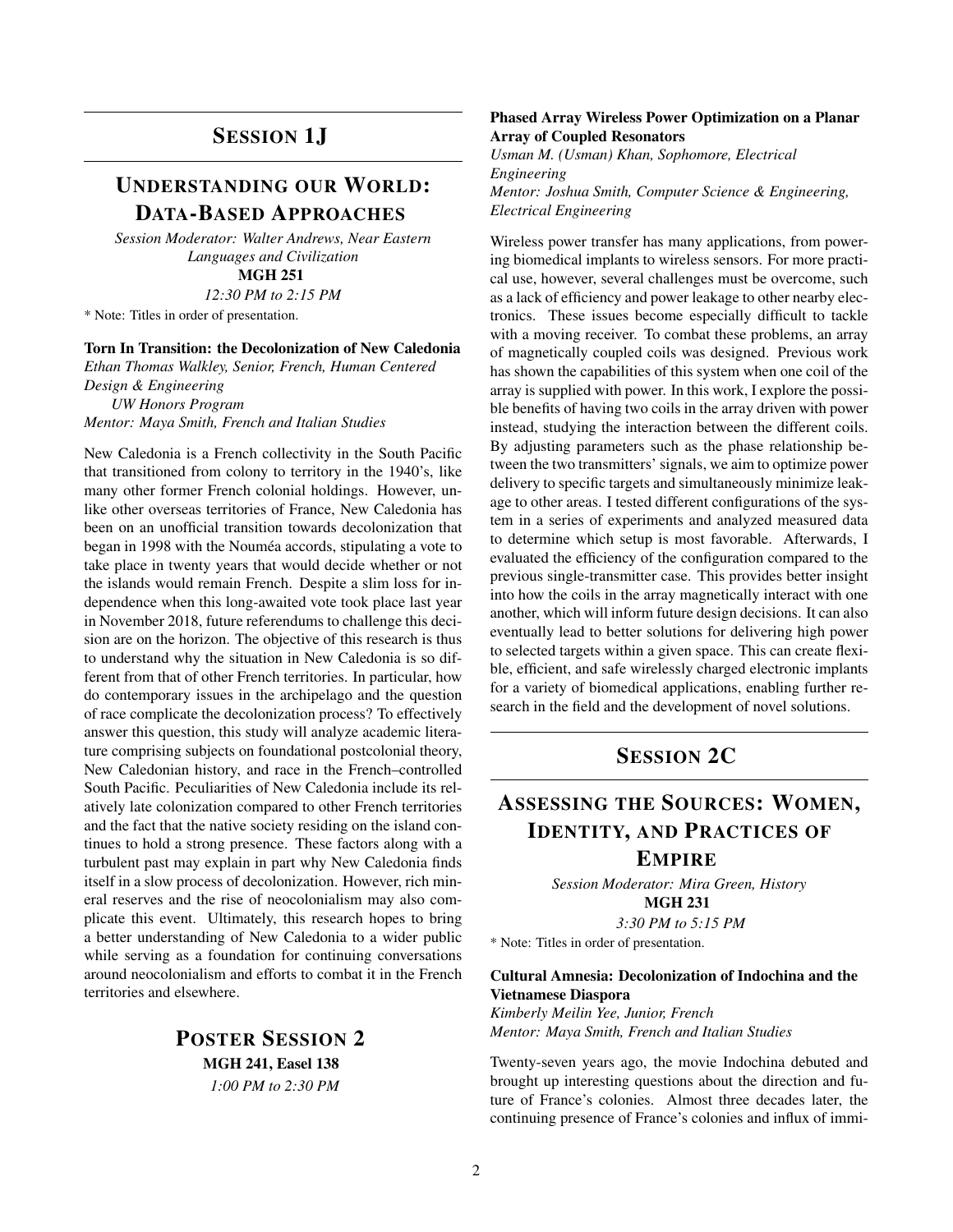grants to France from countries known formerly as Indochina also raise questions about the effects of colonialism, especially pertaining to immigrant identities both past and present. This essay examines the lasting legacy of French colonization on the Vietnamese diaspora through both a literary analysis of Linda Lê's novel Les Trois Parques, which offers an observed history of Vietnamese restaurant workers and scholars and their agency regarding the fight against colonization, as well as a sociological exploration of a study conducted on the success of international students' integration into French universities. Additionally, the paper seeks to illustrate the significance of cultural amnesia —the assimilation into a new culture by rejecting one's former identity — as well as the benefits and motivations that may have guided first-generation immigrants to do so instead of rebelling and continuing their cultural traditions.

### SESSION 2F

### ADENOVIRUSES AND MALARIA VACCINE

*Session Moderator: James Mullins, Microbiology* MGH 242

*3:30 PM to 5:15 PM*

\* Note: Titles in order of presentation.

#### Identifying the Major Determinants of Mouse Adenovirus Tropism

*Yasmine Arbob, Senior, Biology (Molecular, Cellular & Developmental), Microbiology Mentor: Jason Smith, Microbiology*

Mouse adenoviruses (MAdVs) are non-enveloped double stranded DNA viruses. There are two different types of MAdVs with different tropisms or ability to infect particular cells or tissues. MAdV-1 infects macrophages and endothelial cells and causes encephalitis. MAdV-2 infects intestinal cells but causes no disease. Although, the MAdV fiber capsid proteins are important for attachment of the virus to host cells, it is not known if they are the major determinant of tissue tropism in the mouse. To address this question, I use recombination-mediated genetic engineering to make chimeric MAdVs, wherein I keep most of the genome of one strain but replace the fiber protein with that of the other strain. I then use transfection to introduce the DNA of the chimeric virus into a mouse cell line to allow the virus to replicate. I am currently designing and testing the proper chimeric fiber construct that will result in a replication-competent virus. Ultimately, I compare infection of the chimeric virus to that of the parent viruses in intestinal organoids, a tissue culture model that allows us to faithfully test tropism without the need for mouse studies. These experiments may reveal general principles of AdV tropism that will allow us to understand why different human AdVs cause disease in specific organs.

## SESSION 2F

### ADENOVIRUSES AND MALARIA **VACCINE**

*Session Moderator: James Mullins, Microbiology* MGH 242

*3:30 PM to 5:15 PM*

\* Note: Titles in order of presentation.

#### Mechanisms of Defensin-Mediated Enhancement of Adenovirus Infection

*Danielle Williams, Non-Matriculated, Biology, University of Washington*

*UW Post-Baccalaureate Research Education Program Mentor: Jason Smith, Microbiology*

Human alpha defensins, a component of the innate immune system, are small cationic peptides that possess antiviral activity against non-enveloped viruses. The effect of defensins on human adenoviruses (HAdV) is serotype-dependent, infection by some serotypes is enhanced while for others it is neutralized. Enhanced infection correlates with increased cell binding; however, the mechanism of increased binding is unclear. One hypothesis is that defensins mediate receptorindependent binding. Inhibitor studies support this hypothesis, although formal proof is still needed. To test this hypothesis, we used CRISPR/Cas9 lentivirus to knockout the primary receptor, coxsackie adenovirus receptor(CAR), in A549 lung cells. In order to vet these cell lines, they were infected with different HAdV serotypes that use either CAR or an unrelated molecule, sialic acid, as their primary receptors. As expected, the sialic acid-utilizing but not the CAR-utilizing serotype was able to infect the CAR KO A549 cells. We have used these cell lines in combination with integrin coreceptor inhibitors to measure binding and infection of wildtype and mutant adenoviruses in the presence and absence of defensins. These experiments allowed us to determine the extent to which defensin-mediated attachment and entry is receptor-independent.

### SESSION 2F

## ADENOVIRUSES AND MALARIA VACCINE

*Session Moderator: James Mullins, Microbiology* MGH 242 *3:30 PM to 5:15 PM*

\* Note: Titles in order of presentation.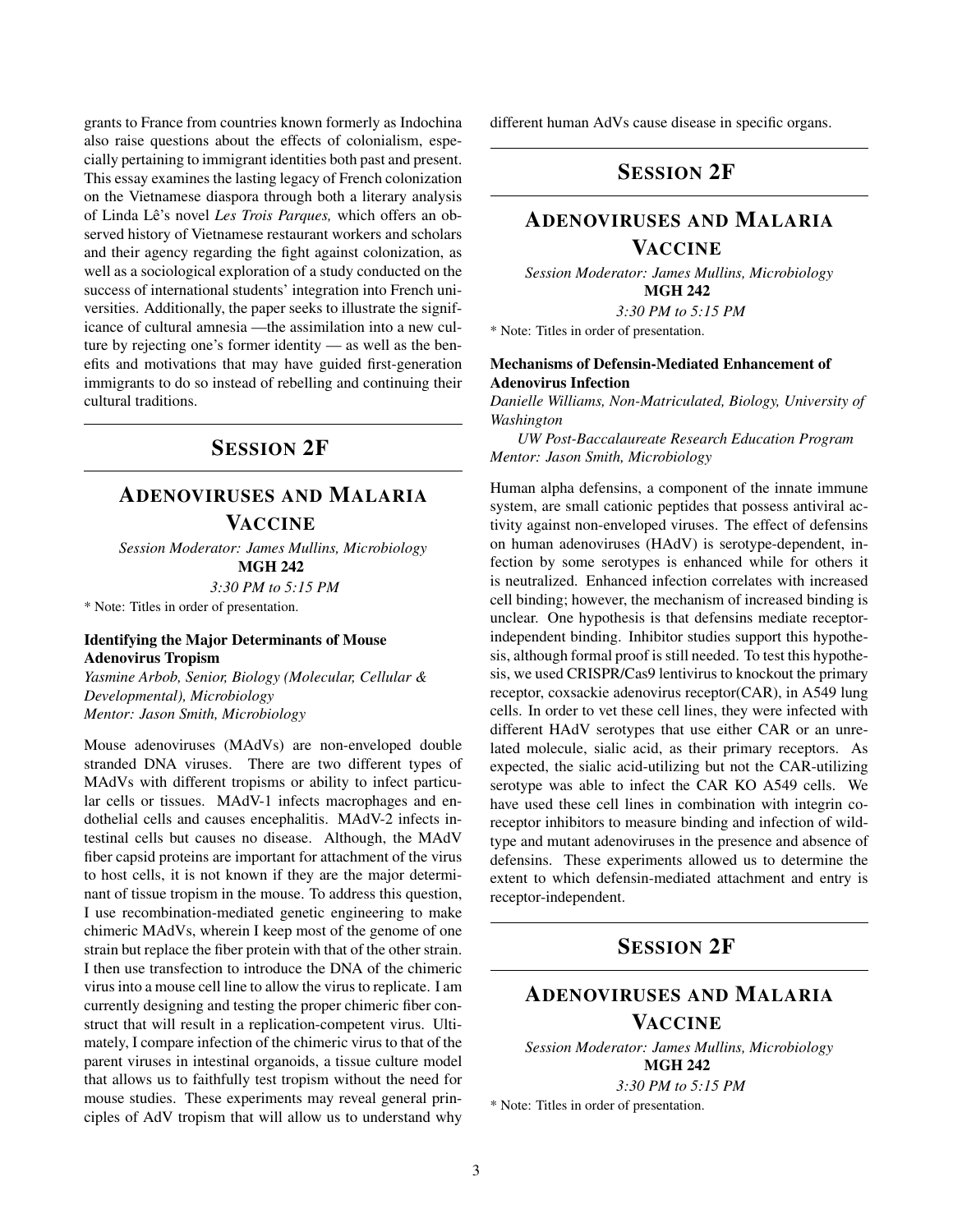#### Receptor Usage Does Not Determine the Tissue Tropism of Mouse Adenovirus

*Veronica Carruthers, Senior, Microbiology Mentor: Jason Smith, Microbiology Mentor: Karina Diaz*

Mouse adenoviruses (MAdV), like human adenoviruses (HAdVs), have specific tissue tropisms. MAdV-1 infects macrophages and vascular endothelial cells, which can result in encephalitis, while MAdV-2 infects epithelial cells of the intestine but does not cause overt disease. The viral protein that determines MAdV tropism is unknown; however, for many viral families it is the viral attachment protein that is critical. For MAdVs, fiber is the viral attachment protein, and the receptors used by MAdV-1 and MAdV-2, although unknown, are distinct. To test whether MAdV receptor usage dictates tissue tropism, I constructed a MAdV-2 chimeric virus, replacing its fiber protein with that of MAdV-1 using a gene-editing recombination system. The chimera was used to infect a 3D culture model of the intestinal epithelium called "enteroids." As expected, MAdV-1 does not replicate in enteroids and MAdV-2 does, consistent with their *in vivo* tropisms. Remarkably, the chimera replicated efficiently, indicating that the fiber protein is not the sole determinant of MAdV-2 intestinal tropism. Although fiber is not the main contributor to tropism, its interactions with host factors are still likely important for productive infection. A recent study identified N-acetylglucosamine (GlcNAc) as a specific ligand for MAdV-2 fiber. We have shown that GlcNAc is not the primary receptor for MAdV-2; however, binding to Glc-NAc may aid in adhesion of MAdV-2 and penetration through the mouse intestinal mucus layer. To test this hypothesis, I mutated the GlcNAc interacting residues in MAdV-2 fiber to prevent GlcNAc binding. I am currently comparing the infectivity of this mutant virus to wild type MAdV-2 in both epithelial tumor cells and enteroids. Unlike tumor cell cultures, enteroids contain mucus-secreting goblet cells which will recreate the *in vivo* context more accurately. Together, these studies of MAdV may help us to understand why different HAdVs infect specific tissues.

# POSTER SESSION 3 MGH 241, Easel 140

*2:30 PM to 4:00 PM*

#### Linguistic Knowledge and Transferability of Contextual Word Representations

*Nelson Liu, Senior, Linguistics, Computer Science Goldwater Scholar, Mary Gates Scholar, UW Honors Program, Undergraduate Research Conference Travel Awardee, Washington Research Foundation Fellow Mentor: Noah Smith, Computer Science & Engineering*

Contextual word representations derived from large-scale neural language models are successful across a diverse set of natural language processing (NLP) tasks, suggesting that they encode useful and transferable features of language. To shed light on the linguistic knowledge they capture, we study the representations produced by several recent pretrained contextualizers (variants of ELMo, the OpenAI transformer LM, and BERT) with a suite of sixteen diverse probing tasks. We find that linear models trained on top of frozen contextual representations are competitive with state-of-the-art task-specific models in many cases, but fail on tasks requiring fine-grained linguistic knowledge (e.g., conjunct identification). To investigate the transferability of contextual word representations, we quantify differences in the transferability of individual layers within contextualizers, especially between recurrent neural networks (RNNs) and transformers. For instance, higher layers of RNNs are more task-specific, while transformer layers do not exhibit the same monotonic trend. In addition, to better understand what makes contextual word representations transferable, we compare language model pretraining with eleven supervised pretraining tasks. For any given task, pretraining on a closely related task yields better performance than language model pretraining (which is better on average) when the pretraining dataset is fixed. However, language model pretraining on *more data* gives the best results.

### POSTER SESSION 3 MGH 241, Easel 155 *2:30 PM to 4:00 PM*

#### Analyzing the Effects of Arhgap29 and Arhgap35 on Zebrafish Embryonic Morphogenesis and Mesodermal Cell Migration in Posterior Body Elongation

*Charlotte An, Senior, Biochemistry, Applied & Computational Mathematical Sciences (Biological & Life Sciences)*

*UW Honors Program Mentor: David Kimelman, Liberal Arts Mentor: Natalie Smith, Biochemistry*

Studying zebrafish embryos allows us to understand features of vertebrate embryonic development. Neuro-mesodermal progenitor cells at the very posterior end, or tailbud, of an embryo are bipotential. This is because the presence or absence of Wnt signaling commits them to either neural or mesodermal fate. Directed by environmental cues, mesodermal cells exit the tailbud, migrate anteriorward, and become somites, structural segments from which muscles differentiate. The Kimelman lab has found that Tbx16/Spadetail, a major driver of mesodermal morphogenesis, downregulates Arhgap29 and Arhgap35, members of Rho family GTPase activating proteins. This suggests Arhgap29 and Arhgap35 may be involved in mesodermal cell movement. My work in the lab is focused on finding out what roles these two genes play. I used heat shock promoter *hsp70* to overex